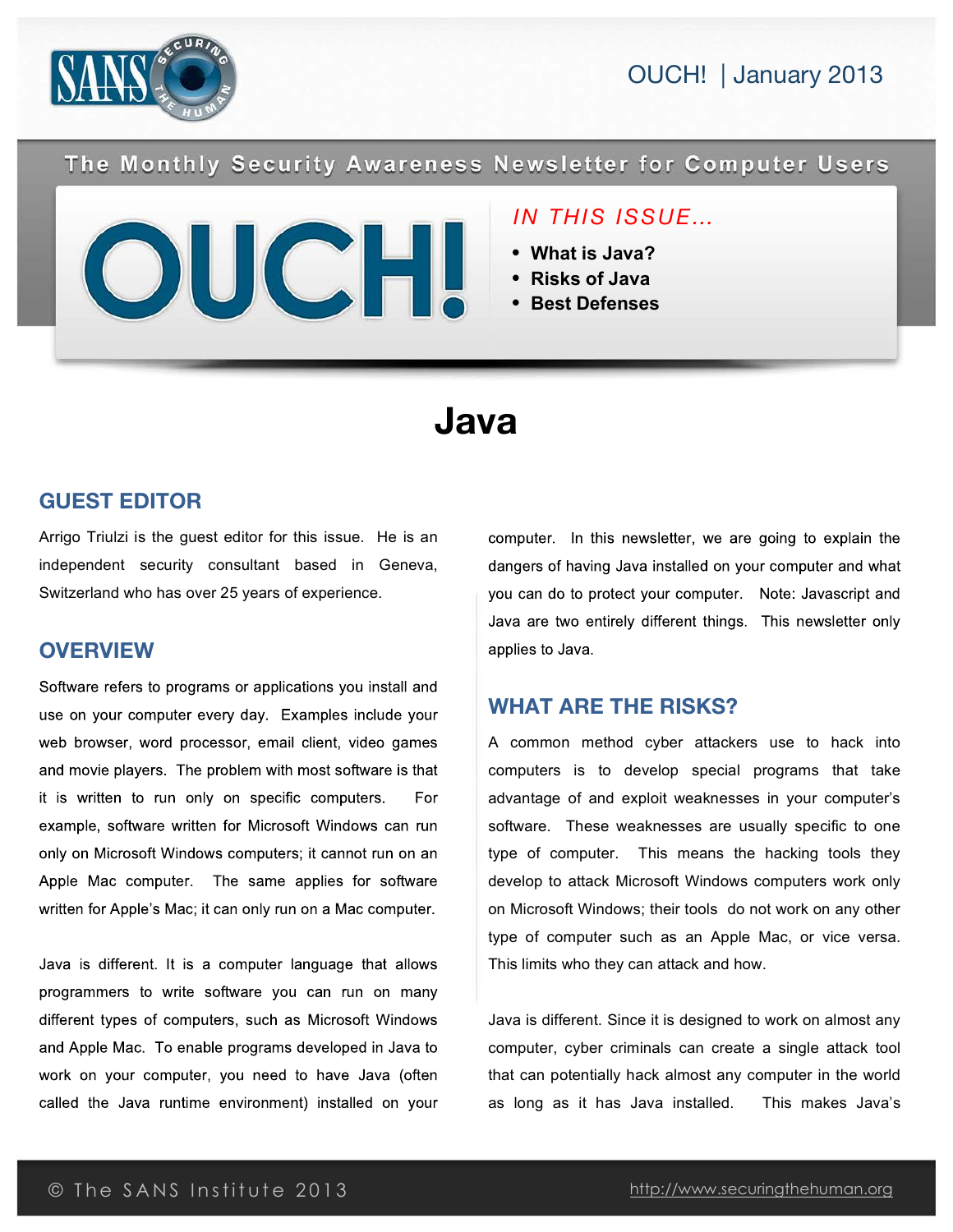## OUCH! | January 2013



## **Java**

weaknesses an attractive target for attackers, as they can hack more computers with less effort. Also, Java is complex, which means it can have many weaknesses. Finally, most people do not even know what Java is or if they have it installed. As a result, Java has become a popular target for cyber criminals.

#### **BEST DEFENSE**

Ultimately, the best defense is simple: if you are not using any programs or applications that require Java, then do not install it on your computer. Only install Java if you absolutely require it. If you are not sure if you have Java already installed on your computer, there is a simple way to check. Simply go to the Java website listed below to check if you have Java installed. Be sure to only check if you have Java installed; do not actually install it.

#### http://www.java.com/en/download/installed.jsp

If you discover you do have Java installed but you no longer need it, uninstall Java from your computer.

#### **IF YOU MUST**

If you absolutely must have Java installed, there are several things you can do to protect yourself.

#### **1. KEEP IT CURRENT:**

Make sure you always have the latest version of Java installed on your computer. Old or outdated versions of Java have many known vulnerabilities, making it easy for



## *Java is software that can expose you to additional risk, if you do not need Java then do not install it. If you do need Java always be sure to run the latest version.*

cyber criminals to hack into your computer. In addition future releases of Java may have additional security features. Keeping Java updated is relatively simple for Windows computers. To verify the version of Java on your computer, click on the Java icon in the Control Panel and confirm you have the latest version installed and that it is configured for automatic updating. If you do not have the latest version, be sure to update it through the Java Control Panel.

For Apple Mac computers, the options for Java are more complex. In an effort to better protect its users, Apple distributes and updates its own release of Java based on Java 1.6. As long as you keep your Mac operating system